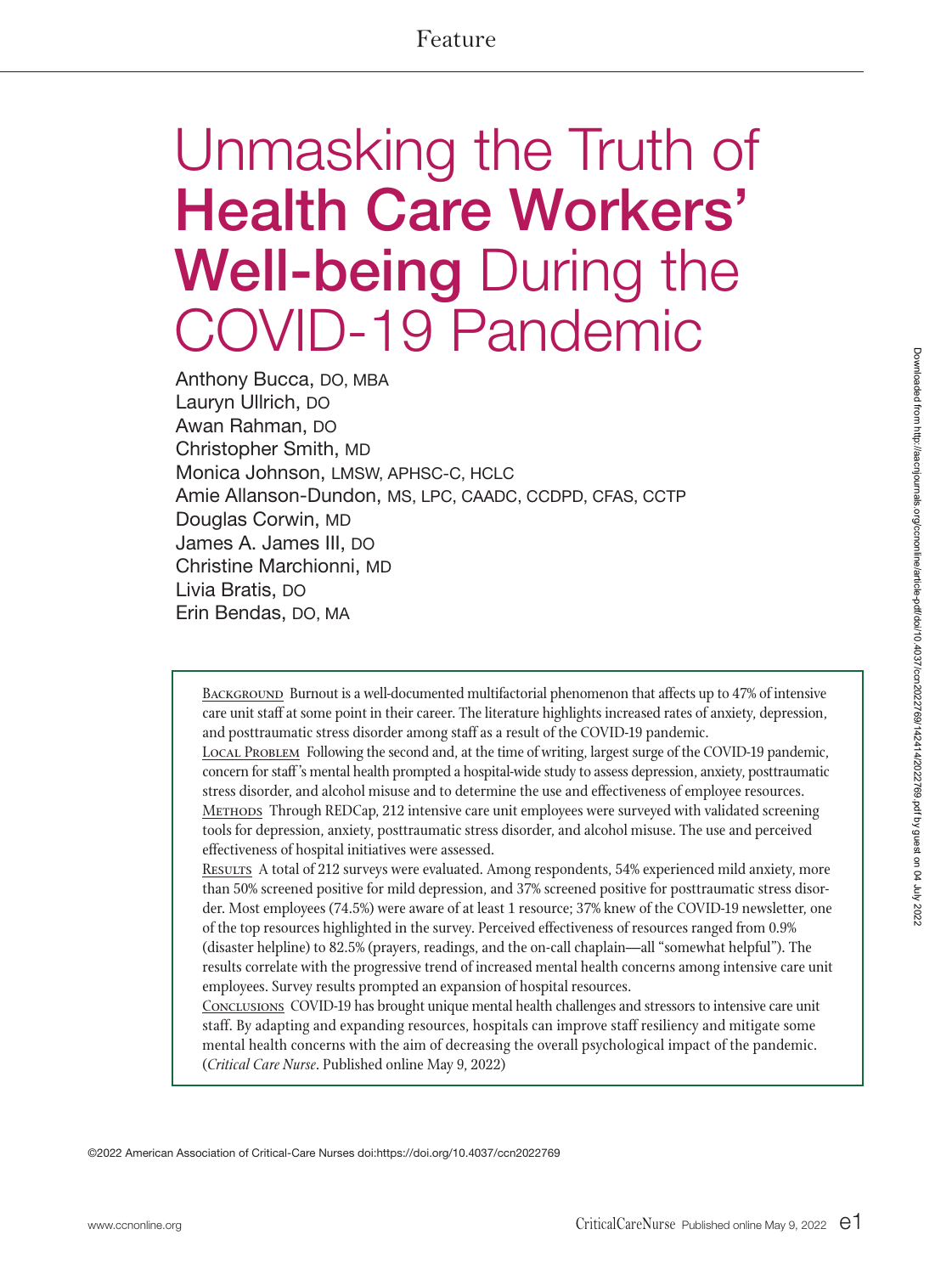**Burnout among intensive care unit (ICU) staff has been well documented in the literature, with rates ranging from 6% to 47%.** How to address burnout, however, remains poorly understood.<sup>1</sup> Since the onset of the COVID-19 pandemic, more than 35 million cases of COVID-19 and more than 615 000 related deaths have occurred in the United States.<sup>2</sup> Burnout rates among ICU staff have become an area of increased focus given the emotional and psychological challenges that surround caring for patients during a pandemic. A recent study showed that COVID-19 strongly affected ICU workers' mental health, causing high rates of depression (16%), anxiety (48%), and symptoms of posttraumatic stress disorder (PTSD; 27%).<sup>3</sup> Furthermore, workers who have contracted COVID-19 have reported higher levels of

#### Authors

*Anthony Bucca is a second-year resident in psychiatry, St. Luke's University Health Network, Bethlehem, Pennsylvania.*

*Lauryn Ullrich is an associate in general and acute care surgery, St. Luke's University Health Network.*

*Awan Rahman is a pulmonary critical care fellow, St. Luke's University Health Network.*

*Christopher Smith is an associate, Palliative & Supportive Care, St. Luke's University Health Network.* 

*Monica Johnson is the lead social worker, Palliative & Supportive Care, St. Luke's University Health Network.*

*Amie Allanson-Dundon is a licensed psychotherapist practicing in Pennsylvania and New Jersey, and the Network Director for Clinical Therapy Services, St. Luke's University Health Network.*

*Douglas Corwin is the Associate Program Director of the Pulmonary & Critical Care Medicine Fellowship; an associate, Pulmonary & Critical Care; and the Director of Research Informatics, St. Luke's University Health Network.*

*James A. James III is the Vice Chair of Behavioral Health, core clinical faculty for residency, the TMS Medical Director, and an adult psychotherapist, St. Luke's University Health Network.*

*Christine Marchionni is the Program Director for the Psychiatry Residency Program, St. Luke's University Health Network.* 

*Livia Bratis is the Section Chief of Pulmonary and Critical Care Medicine, St. Luke's University Health Network, and an assistant professor, Temple University School of Medicine, Philadelphia, Pennsylvania.* 

*Erin Bendas is the Section Chief of the Palliative & Supportive Care Department and the Program Director of the Hospice & Palliative Medicine Fellowship, St. Luke's University Health Network.*

*Corresponding author: Anthony Bucca, DO, MBA, St. Luke's University Health Network, 1700 St. Luke's Blvd, MOB Suite 403, Easton, PA 18045 (email: anthony. bucca@sluhn.org).* 

*To purchase electronic or print reprints, contact the American Association of Critical-Care Nurses, 27071 Aliso Creek Rd, Aliso Viejo, CA 92656. Phone, (800) 899-1712 or (949) 362-2050 (ext 532); fax, (949) 362-2049; email, reprints@aacn.org.*

depression, anxiety, and burnout than those who have not.4 Potential causes of these symptoms and resultant burnout include limited staffing resources, personal protective equipment shortages, concerns about transmitting COVID-19 to family members, and poor communication with hospital supervisors.<sup>5</sup>

Some studies have focused on psychological symptoms stemming from COVID-19 and burnout rates among providers,<sup>2-4,6-8</sup> whereas others have offered suggestions on how to care for staff members' emotional well-being during the pandemic to prevent the aforementioned symptoms and curb burnout rates.<sup>9-11</sup> Many, if not most, hospital systems have robust employee resource programs in place to address such symptoms. To date, however, it is unclear whether these programs have been effective in mitigating burnout and addressing emotional wellness in relation to COVID-19.

#### Local Problem

From March 15, 2020, to April 15, 2021, St. Luke's University Health Network (St. Luke's) provided critical care to an estimated 840 patients with COVID-19 across 9 ICUs, with a total of 5934 total hospital admissions. From November 2020 through March 2021, St. Luke's critical care staff were caring for 52 patients with COVID-19 per day. As of April 15, 2021, 539 COVID-19–related deaths had occurred within the health system, and 154 patients had been discharged with hospice services. The first COVID-19–related death occurred on March 24, 2020, and the most recent death (by the end of this study) was April 14, 2021.

Given the large volume of patients with COVID-19 who have been cared for within the St. Luke's system, we aimed to assess depression, anxiety, PTSD, and substance use disorder among ICU staff following the second and, at the time of writing, largest surge of the COVID-19 pandemic (November 2020 through March 2021). We also sought to determine the use and effectiveness of employee resources that the hospital system provides, which are known as "St. Luke's Strong" initiatives—a robust offering of resources available to address employee wellness.

#### **Methods**

In this study, we used a REDCap survey to assess the mental health of health care staff during the COVID-19 pandemic and their engagement with St. Luke's Strong initiatives. The study was approved by the Institutional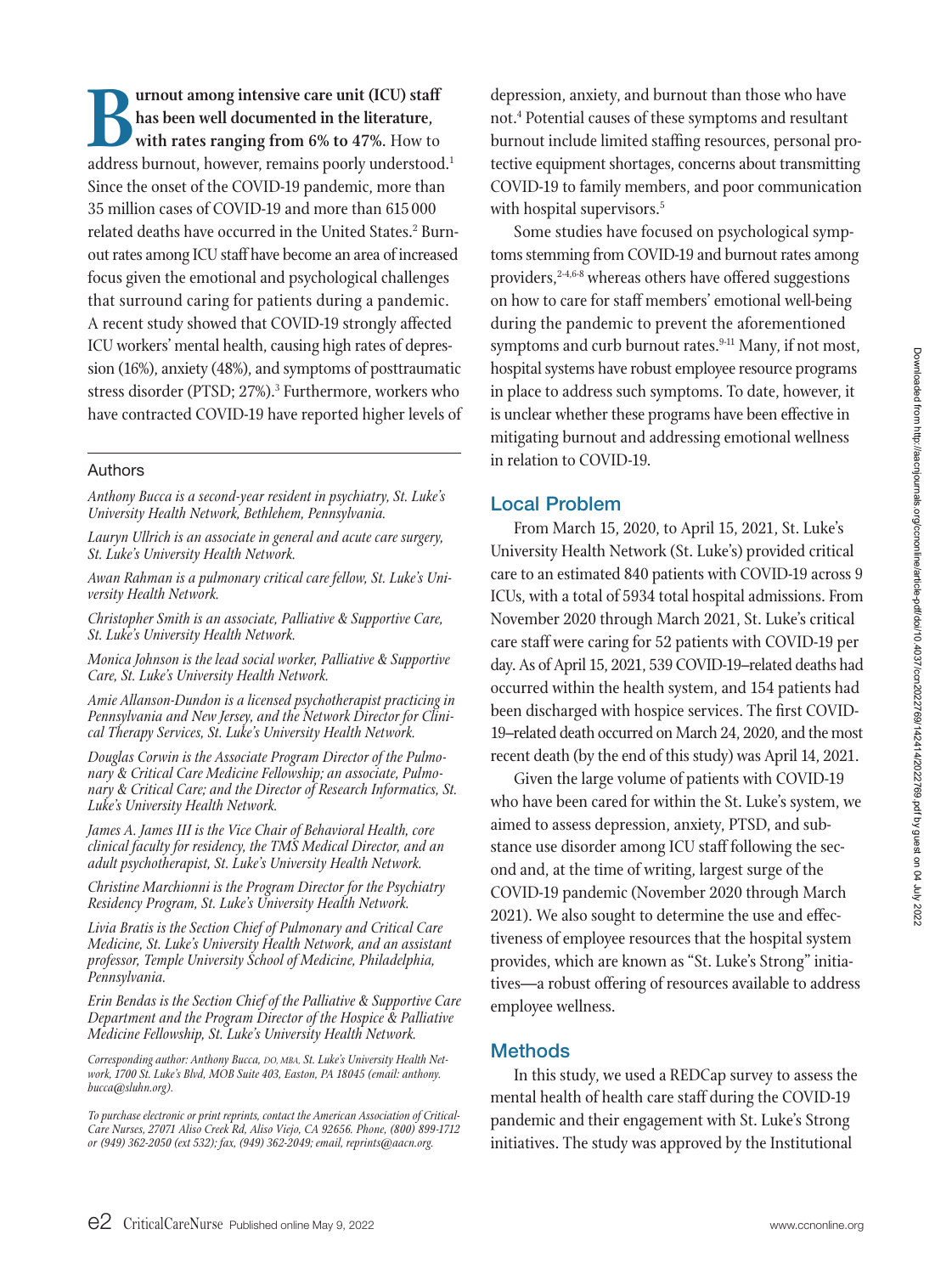Review Board (no. SLIR2021-20, approved March 17, 2021). We, in conjunction with the institutional review board, did not identify any ethical concerns for this project.

The survey included 4 validated screening tools: the 9-item Patient Health Questionnaire for depression  $(PHQ-9)$ ,<sup>12</sup> the 7-item Generalized Anxiety Disorder  $(GAD-7)$  scale for anxiety,<sup>13</sup> a 6-item PTSD scale for posttraumatic stress,<sup>14</sup> and the Alcohol Use Disorders Identification Test-Concise for alcohol misuse.<sup>15</sup> The survey consisted of 26 distinct questions from the aforementioned validated screening tools. The identity of survey respondents was confidential and participation was voluntary, but we included questions to obtain basic demographic data including role, age range, and gender (if participants chose to disclose that information). In addition, the survey assessed use and perceived effectiveness of the St. Luke's Strong initiatives. Finally, staff were asked to provide further insight into and comments about the St. Luke's Strong initiatives, their mental health in the face of a pandemic, or both.

Department managers distributed the survey via email to all members of the ICU team, including physicians, advanced practitioners, nurses, aides, respiratory therapists, environmental services personnel, chaplains, care managers, and dietitians, and to their respective staff, representing approximately 700 employees (collectively referred to here as "staff "). Responses were gathered from March 25 to April 15, 2021.

#### **Results**

Staff completed a total of 212 surveys, for a response rate of approximately 30%. The largest group represented were nurses, accounting for 50% of respondents; 70% of respondents were women. Participants' ages were evenly distributed, with 80% of respondents reporting an age ranging from 18 to 50 years.

Figure 1 highlights the results of the mental health screenings. Results from the GAD-7 scale, which screens for anxiety symptoms during the 2 weeks before survey completion, were as follows (among 212 respondents, unless otherwise indicated): 169 (80%) reported feeling nervous, anxious, or on edge for at least several days; 140 (66%) reported not being able to stop or control worrying for at least several days; 174 (82%) reported worrying too much about different things; 168 (79%) reported having trouble relaxing; 116 (55%) reported being so restless that it was hard to sit still; 170 (80%)

reported becoming easily annoyed or irritable; and 130 of 211 (62%) reported feeling afraid, as though something awful might happen.

Results from the PHQ-9, which screens for depression during the 2 weeks before survey completion, were as follows (among 212 respondents, unless otherwise noted): 119 of 211 (56%) felt little interest or pleasure in doing things; 116 (55%) reported feeling down, depressed, or hopeless; 161 (76%) reported trouble falling or staying asleep, or sleeping too much; 174 (82%) reported feeling tired or having little energy; 132 (62%) reported poor appetite or overeating; 103 of 211 (49%) reported feeling bad about themselves or like a failure; 123 (58%) had trouble concentrating on things; 56 (26%) reported moving slowly or being restless to the point of others noticing; and 15 (7%) had thoughts that they were better off dead or thoughts of hurting themselves.

Staff were also screened for PTSD symptomatology during the month before they completed the survey. Results were as follows (among 212 respondents, unless otherwise indicated): 83 (39%) reported having repeating and disturbing memories, thoughts, or images of a stressful

experience; Among other things, respondents reported feeling tired, and feeling like a failure. 86 (41%) reported feeling very

wereating; 103 01 211 (49%) reported reeming<br>
emselves or like a failure; 123 (58%) had<br>
emselves or like a failure; 123 (58%) had<br>
being restless to the point of others notic-<br>  $\frac{3}{2}$  being restless to the point of ot upset when something reminded them of a stressful experience from the past; 45 (21%) reported avoiding activities or situations because they reminded the person of a stressful experience from the past; 80 (38%) reported feeling irritable or having angry outbursts; 84 (40%) reported difficulty concentrating at moderate or higher levels; and 55 of 210 (26%) reported feeling jumpy or easily startled.

To assess for increased alcohol consumption during the year leading up to the survey, staff were asked 3 questions from the Alcohol Use Disorders Identification Test–Concise screening tool. Among 212 respondents, 21 (10%) reported drinking alcoholic beverages 4 or more times a week, 36 (17%) reported drinking 3 or more alcoholic beverages on a typical day, and 29 (14%) reported drinking 6 or more alcoholic beverages on 1 occasion during the past year.

Our survey also screened staff to assess their awareness of the St. Luke's Strong initiatives, which are designed to help staff cope with stressors encountered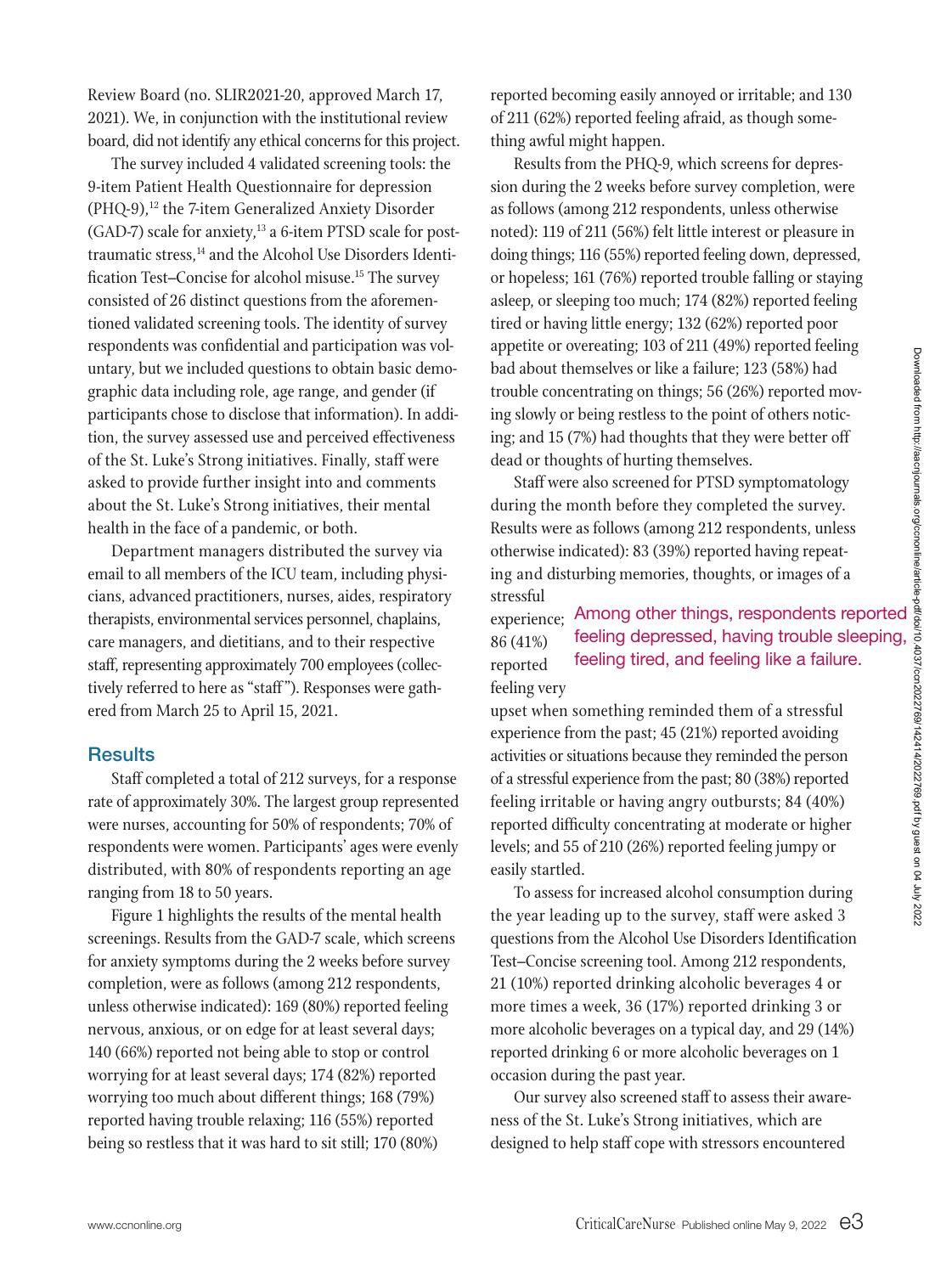

Abbreviations: AUDIT-C, Alcohol Use Disorders Identification Test-Concise; EtOH, ethanol; GAD-7, Generalized Anxiety Disorder 7-item scale; PCL-6, Post-Traumatic Stress Disorder Checklist 6-item Civilian Version; PHQ-9, 9-item Patient Health Questionnaire; PTSD, posttraumatic stress disorder.

during the COVID-19 pandemic; 75% of staff were aware of at least 1 available St. Luke's employee resource that specifically addresses emotional health, substance use issues, or both. In our assessment of the use and perceived effectiveness of existing resources, results varied on the basis of the resource. For example, resource usage ranged from no reported usage of the Disaster Distress Helpline or the substance use disorder virtual and online resources to a high of 37% reported usage (at least 1 time) of the COVID-19 newsletter. Perceived effectiveness of resources ranged from 0.9% for the Disaster Distress Helpline to 82.5% for prayers, readings, and the on-call chaplain, which were all reported as being at least "somewhat helpful." Figure 2 highlights respondents'

awareness and the perceived effectiveness of the St. Luke's Strong resources.

### **Discussion**

The survey unfortunately showed that a large percentage of the St. Luke's ICU staff experienced depression, anxiety, PTSD, and increased alcohol consumption despite the multitude of resources provided through the St. Luke's Strong initiatives. More than 54% of staff screened positive for at least mild anxiety on the GAD-7 scale; more than 50% screened positive for at least mild depression on the PHQ-9; and more than 37% screened positive for PTSD symptoms. These values are alarmingly high and indicate both the grave impact of COVID-19 on ICU staff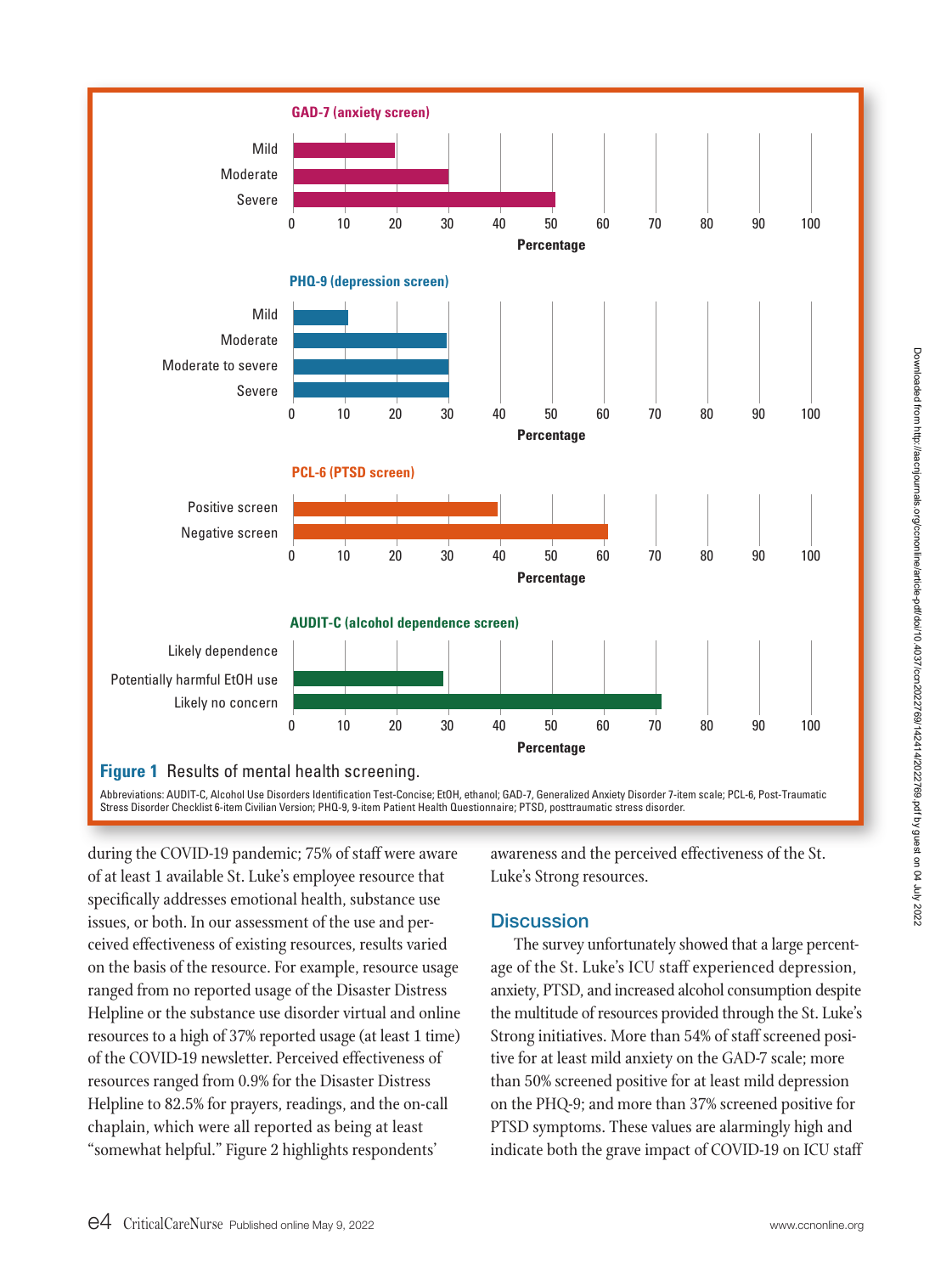

**Figure 2** Awareness (A) and perceived effectiveness (B) of St. Luke's Strong resources.

and the need for effective resources to be in place to address mental health.

In selecting resources to address the impacts of COVID-19, St. Luke's looked at responses to past traumatic events and outbreaks for guidance, including the response to the 9/11 terrorist attacks. Individuals involved in 9/11 have a far greater lifetime incidence of PTSD and depression than the general population. A research study of police officers who responded to the scene in New York City on 9/11 showed that 13% reported PTSD symptoms more than a decade after the attacks,16 and 72% reported problems with depression and anxiety.17 Lessons learned from the 9/11 attacks were pivotal in our organization's selection and development of resources used during the COVID-19 pandemic.

Resources were chosen to address depression, anxiety, PTSD, and substance use disorder resulting from exposure to a traumatic event. In March 2020, St. Luke's implemented measures to mitigate mental health symptoms for all employees in response to the COVID-19 pandemic, calling this program "St. Luke's Strong." The resource committee chose to use live real-time debriefings because of the organization's success during the past 12 years with evidence-based critical incident stress management interventions.17 In addition, staff requested 24/7 access to support, given their long hours and extended shifts. To address this request and to expand access options, St. Luke's began to offer virtual resources that included prerecorded trainings, lectures, and support videos that staff could access wherever and whenever they needed them.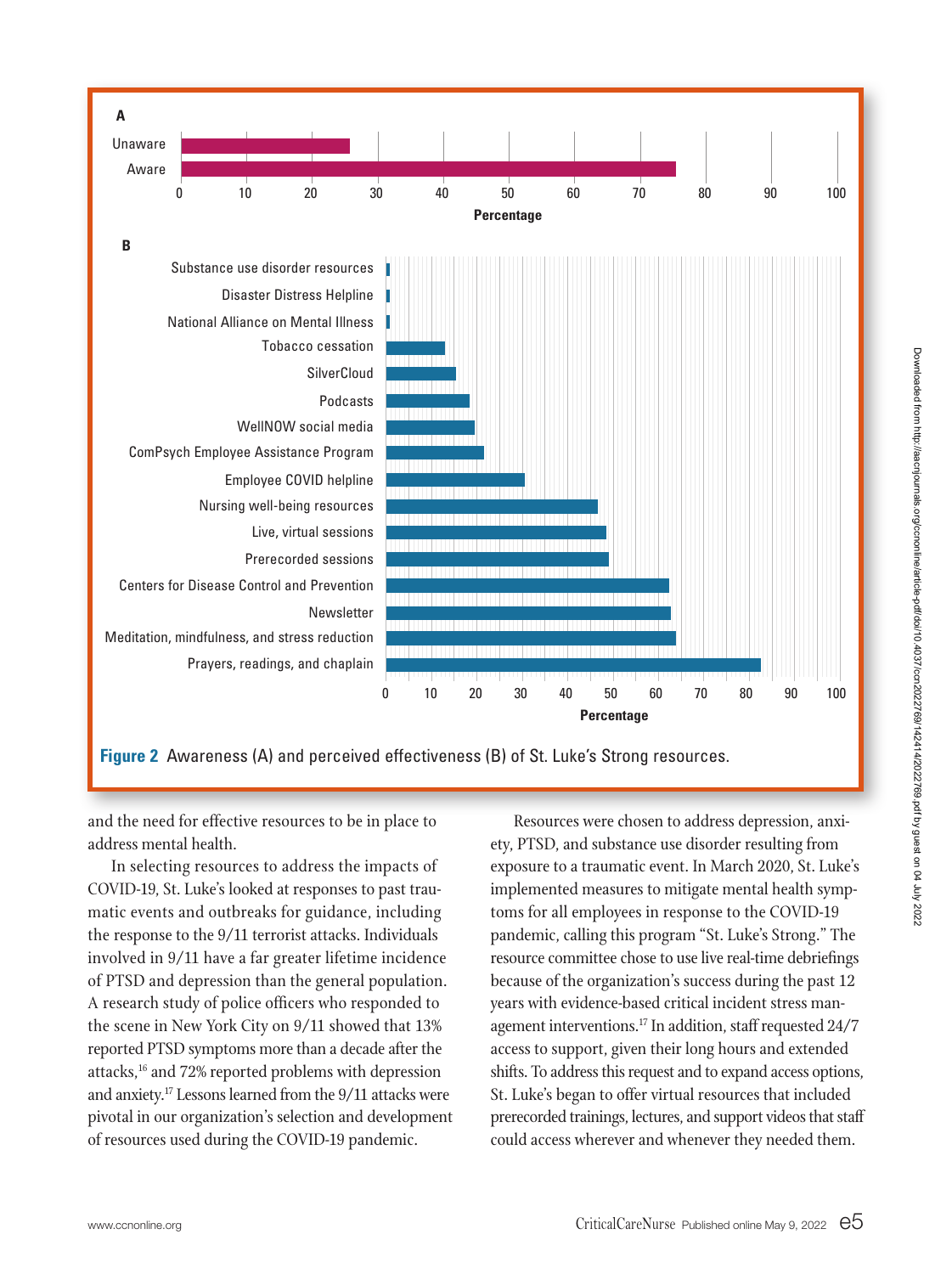Awareness of St. Luke's Strong initiatives was high among staff: 74% of respondents indicated that they were aware of the resource offerings. Staff potentially benefited from this high level of awareness, as knowledge that the resources are available may help staff feel supported and create an overall sense of well-being separate from any benefit gained from using the resources. Therefore, regardless of whether a staff member uses a particular resource, they benefit from knowing that it exists and is available if they need it. Further increasing staff awareness of resources could lead to increased use of resources and improved staff well-being. During the COVID-19 pandemic, information regarding resources has been distributed only through email. With so many emails received on a daily basis, staff may have experienced information overload and fatigue. Better marketing tactics including posters, mailers, incentive programs, and leading by example would increase staff 's awareness and use of resources.

Staff also perceived certain resources as being more effective than others. For example, 83% of respondents perceived prayers, readings, and the chaplain as effective, indicating that they potentially benefited from resources that addressed spirituality in times of crisis. Similarly, staff highly valued resources that provided an opportunity for relaxation: 64% of respondents perceived guided meditation, mindfulness, and stress reduction videos as effective. Resources identified as being highly effective should be the crux of future programing initiated within St. Luke's. Staff placed less value on sub-

Given the results collected from this survey and the conclusions drawn, St. Luke's has committed to expanding the St. Luke's Strong resources moving forward.

stance use disorder resources, the Disaster Distress Helpline,

the National Alliance on Mental Illness, and tobacco cessation resources. We are uncertain why these resources were rated low; in the future they could continue to be offered but not as main supports during pandemics.

Given the results collected from this survey and the conclusions drawn, St. Luke's has committed to expanding the St. Luke's Strong resources moving forward. One potential way to increase use is to provide staff with time during their shift to use the resources, which would encourage resource usage that may not otherwise occur outside work hours because of fatigue or prior commitments.

Therapy dogs have been introduced into rotation, providing ICU staff members a chance to decompress while spending time with a playful animal. On a broader level, St. Luke's Psychiatric Associates plan to make changes to meet the pandemic-related needs of hospital staff, with the staff 's long-term mental health in mind. These changes entail adding a licensed counselor within the hospital system to expand access to counseling services and foster an integrated health care environment that links access to mental and physical health services. A final consideration is to remove financial barriers to accessing care, which could be done by waiving co-payment or financial obligations for mental health– related services.

#### Limitations

Because of the rapidly changing landscape of the COVID-19 pandemic, our study had some limitations. We performed this analysis after the second and, at the time of writing, largest surge of COVID-19, and the results were subject to recall bias. Use of these resources varied among those who responded to the survey, and thus this survey may not be the best measure of actual resource usage. Respondents opted in to complete the survey, and therefore results may be subject to selfselection bias. We did not adjust for respondents' baseline mental health nor assess for COVID-19–related mental health issues. Therefore, we are unable to determine whether these interventions affected mental health issues that were present at baseline. In addition, the survey was provided to managers and required their participation by encouraging participation and distributing surveys, potentially limiting the response rate. Finally, survey accessibility was limited to those respondents who could read and understand English and who had access to email and the internet.

#### **Conclusions**

The COVID-19 pandemic has proven to be a challenging time for all who work in health care. Frontline workers who have provided critical care services throughout the pandemic face potentially grave and long-lasting psychological effects. Results from our survey show high rates of depression, anxiety, and PTSD among critical care staff immediately after the second wave of the pandemic. As described in this article, St. Luke's Strong initiatives were in place to mitigate and minimize these